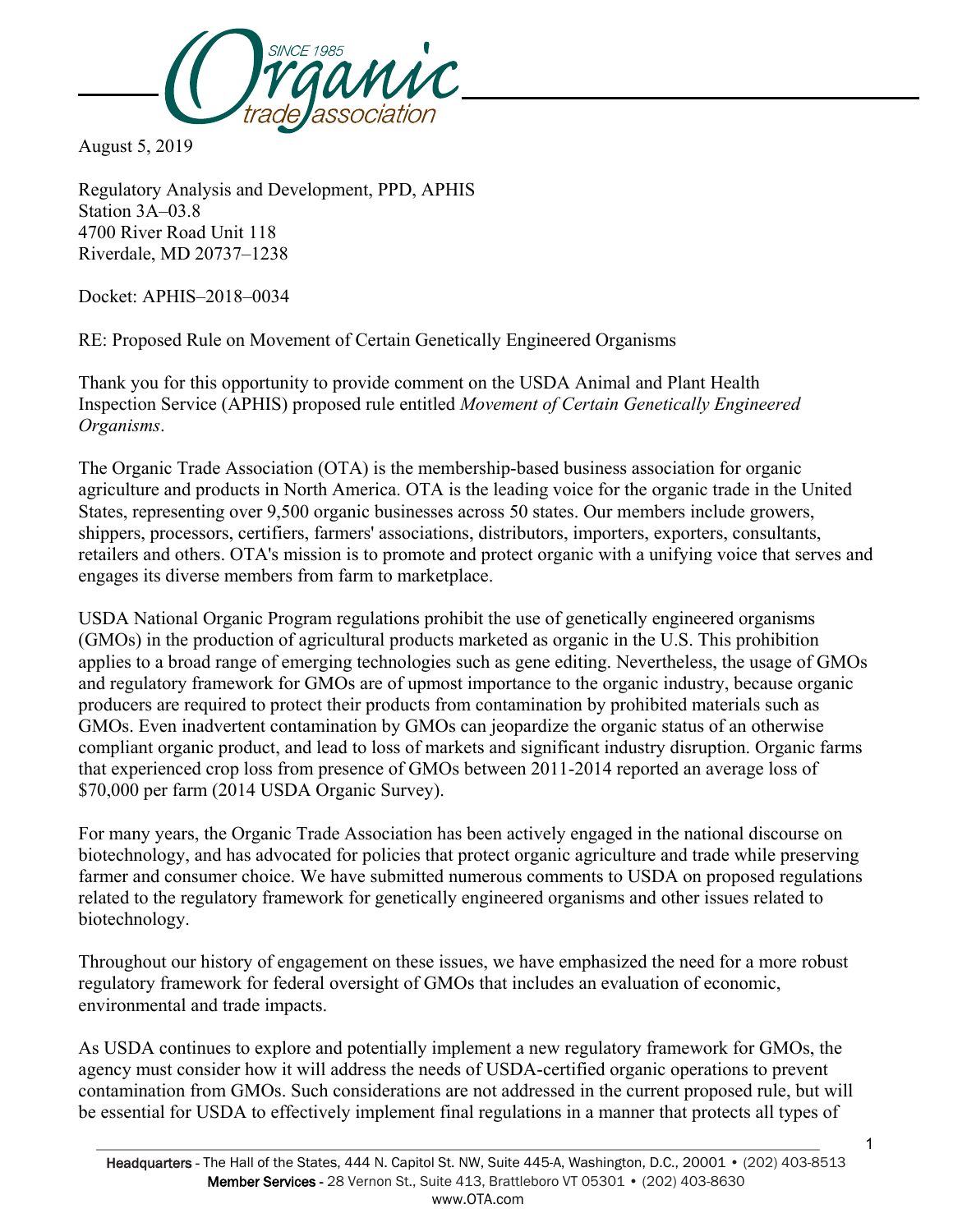

farm operations under USDA purview including organic and identity-preserved production. Below, we highlight two key issues for the organic industry that USDA must manage under its authority to regulate GMOs.

## **Detection of GMOs and other products of biotechnology**

The USDA organic regulations require that agricultural products are produced and handled without the use of excluded methods<sup>[1](#page-1-0)</sup>. This prohibition applies to emerging technologies such as gene editing. USDAcertified organic operations must implement contamination prevention measures across the supply chain to ensure compliance with the organic standards. USDA-accredited certifiers are also required to conduct periodic residue testing of organic products to verify that contamination prevention measures are effective.

Testing is a critical monitoring tool that the organic sector uses to evaluate whether an organic operation has adequate measures in place to prevent contact with GMOs. USDA-accredited certifiers are currently testing for GMO contamination and industry is voluntarily testing as well. However, some genetic engineering technologies cannot be detected by existing testing methodologies. This poses a significant challenge for organic operations to monitor and detect presence of prohibited material. **USDA must manage its regulation of GMOs with the need for industry (organic and identity-preserved) to monitor and detect the presence of GMOs.**

The proposed rule exempts gene edited and other broad categories of genetic engineering technologies that are **prohibited** under the USDA organic standards. Without a transparent registration and approval process and no possibility of testing to detect the use of these prohibited technologies, USDA will force an unsurmountable burden on farmers who exercise their choice of producing non-GMO agricultural products. Visibility of the type and prevalence of GMO material is essential for farmers to implement proper contamination prevention measures, and trace back contamination to its source.

## **International Trade and Market Requirements**

Organic is a global industry, with many U.S. organic business active in international markets. Nearly 44% of U.S.-based companies export at least some of their organic products. Many countries have GMO testing and labeling laws that are applied to imported products including USDA-certified organic products. International markets will reject U.S. organic products that do not meet their country's legal standards. Thus, U.S. organic farmers and processors who rely on sensitive international markets must adapt their practices, including monitoring and testing to comply with international market requirements. Relegating GMO standards overseas, without the ability of U.S. producers to participate, weakens U.S. agriculture as a whole. **USDA must manage its regulation of GMOs with the need for industry to comply with international markets that are sensitive to GMO contamination.**

<span id="page-1-0"></span><sup>-</sup><sup>1</sup> *Excluded methods.* A variety of methods used to genetically modify organisms or influence their growth and development by means that are not possible under natural conditions or processes and are not considered compatible with organic production. Such methods include cell fusion, microencapsulation and macroencapsulation, and recombinant DNA technology (including gene deletion, gene doubling, introducing a foreign gene, and changing the positions of genes when achieved by recombinant DNA technology). Such methods do not include the use of traditional breeding, conjugation, fermentation, hybridization, in vitro fertilization, or tissue culture. (7 CFR 205.2)